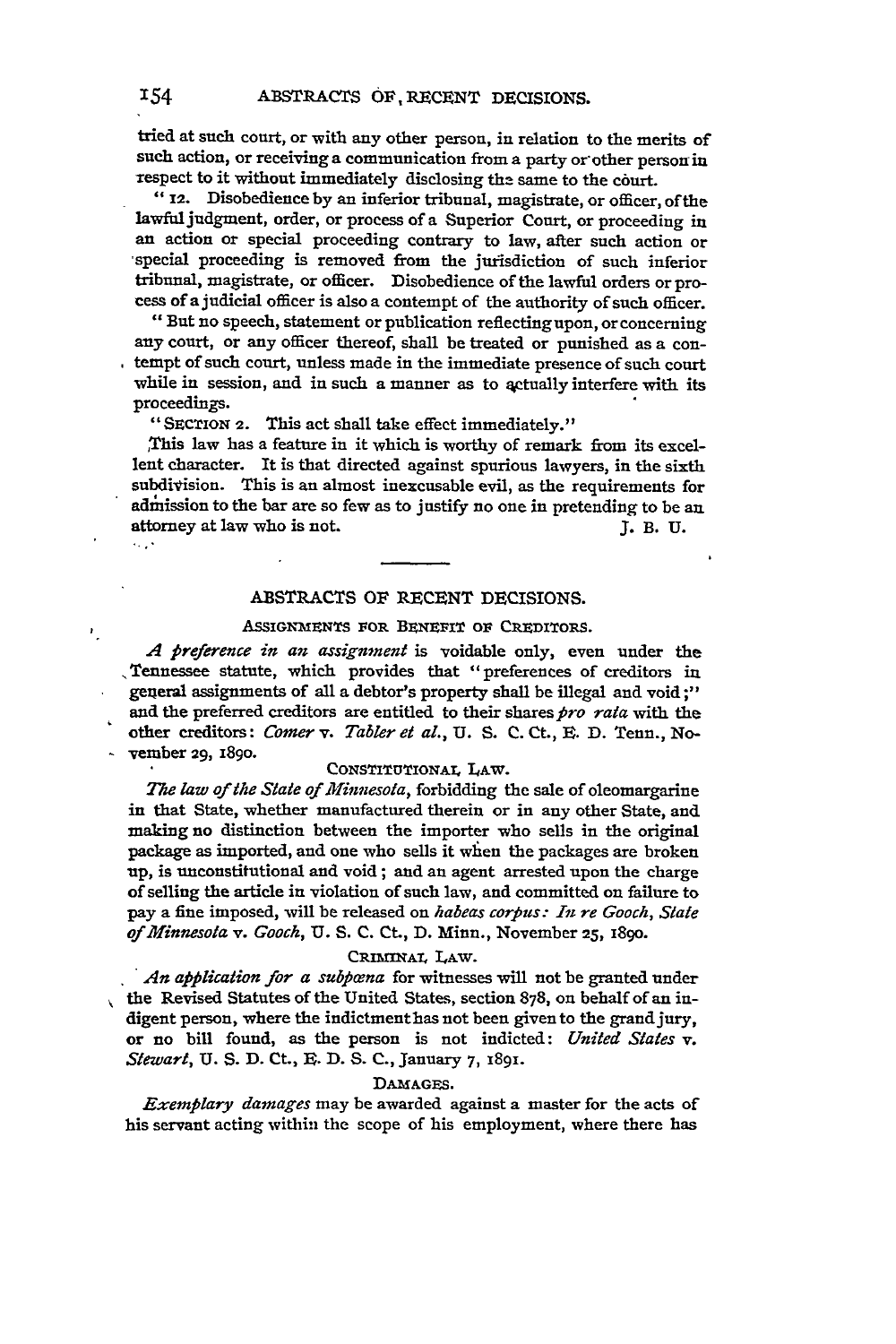been willful misconduct on the part of the servant, and he has manifested a reckless indifference for the rights of the plaintiff, and of the consequences that might result from his action, although the master neither authorized or ratified such unlawful act: *Fell v. Northern Pac. R. Co.,* U. S. C. Ct., D. N. Dak., November *19,* 189o.

## **MARRIED WOMEN.**

In South Carolina a mortgage by a married woman of her separate estate to a mortgagee to secure her husband's debt, is void :- *People's Aational Bank of Charleston v. Epstin et al.,* **U. S. C.** Ct., **D. S.** C., November **14,** 1890.

## PATENTS.

*.Cquity* only takes jurisdiction of suits for infringement when the bill shows that complainant is or may be entitled to an injunction, or some other special form of equitable relief; therefore, a bill filed the day before the patent expires makes no cause for an injunction *pendenle lite,* and being filed only to obtain damages and profits, cannot be maintained; the proper remedy is at law: *American Cable Ry. Co. v. Citizens' Ry. Co.* el. *al., U.* **S. C.** Ct., E. **D.** Mo., January **3, i891.**

*There is novelty* in a machine for working roads, the combination of a carriage or body frame, supported on front and rear traveling wheels, a diagonally disposed scraper blade extending across and supported beneath said body frame, and an extended longitudinally adjustable rear axle, whereby one of the rear traveling wheels can be projected laterally beyond the working line of said diagonal scraper blade, for the purposes set forth: *American Road Mach. Co. v. Gouldet al.,* **U. S. C.** Ct., **N. D. Ill.,** July 22, **1890.**

*There is no novelty* sufficient to support a patent in the design of a pin in the shape of a spoon or fork two inches long, similar in all respects to those articles in common use: *Foster v. Crossin et al.,* **U. S. C. CL, D.** R. I., October x8, **189o.**

#### **RECEIVERS.**

*Algainst a mortgagee* in possession a receiver will not generally be appointed in favor of subsequent lien holders, but an injunction will issue restraining the transfer or further incumbrance of the property, and applying the rents and profits of the estate in satisfaction of the mortgage: *United States v. Masich et al.,* **U.** S. C. Ct., **R.** D. La., November, i89o .

## TRUSTS.

*An implied trust* in favor of the party in possession of property does not arise under a deed reciting "And whereas, the said land is intended to be for a residence for William Murphy [the party in possession] and his family, and the said Joseph Pennock pays toward the purchase mony \$i,2aoo, and Isaac m. Pennock **\* \*** pays **\$500,** and Archibald Paull **\* \*** pays **\$5oo,"'** executed to Joseph Pennock "in trust as well for the said Isaac Pennock and Archibald Paull as for himself, in the proportions the amount paid by each bears to the whole purchase money;" and the possession held thereunder is merely that of a tenant at will: *Mitchell 4 al. v. Murphy,* **U.** S. C. Ct., W. **D.** Pa., August 5, i89o.